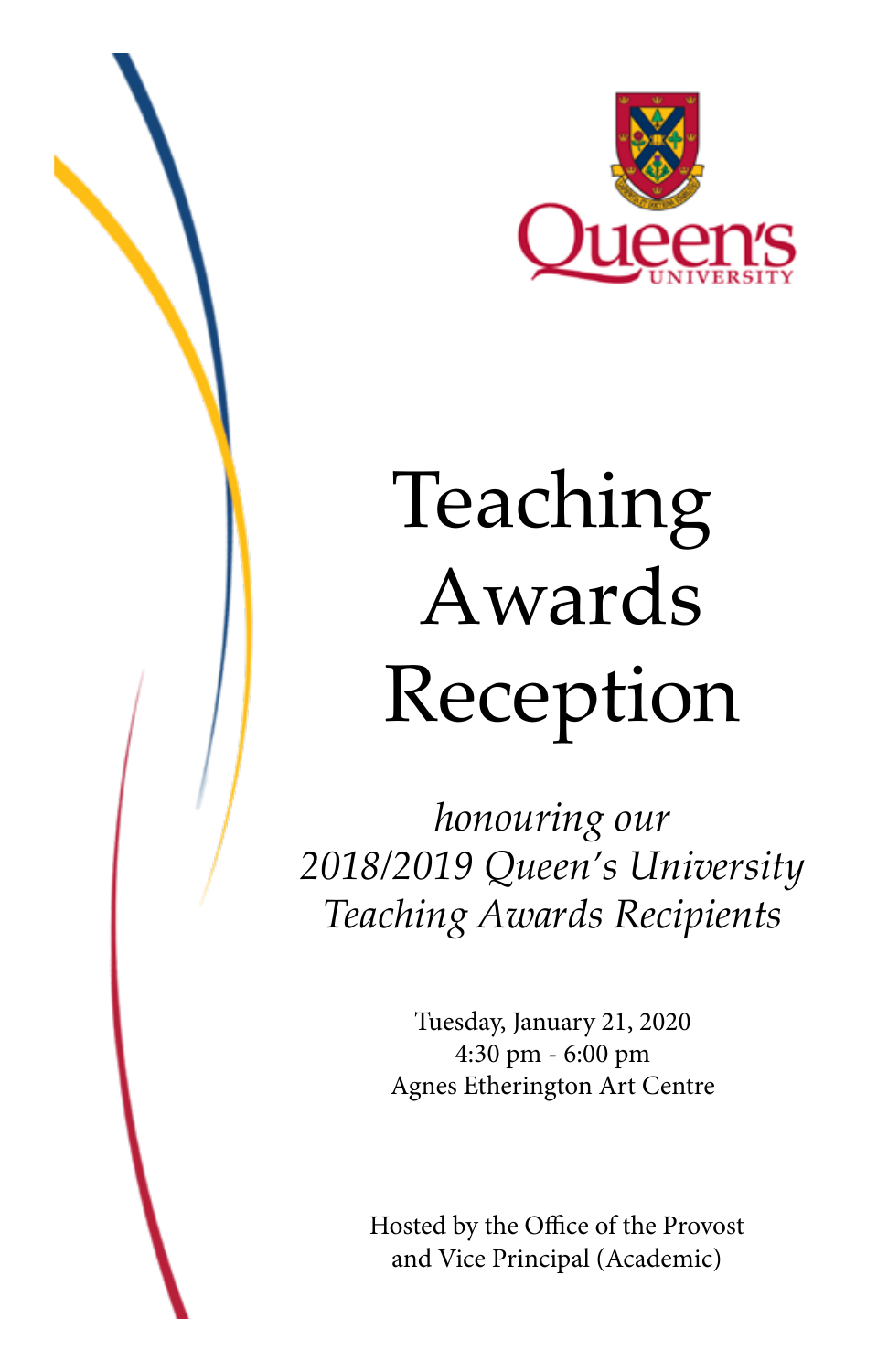2018/19 Teaching Awards Reception

## *Program*

| 4:45 p.m. | <b>Welcome and Opening Remarks</b><br>John Pierce, Vice-Provost (Teaching and Learning)                                                                                                                                  |
|-----------|--------------------------------------------------------------------------------------------------------------------------------------------------------------------------------------------------------------------------|
| 4:47 p.m. | Patrick Deane, Principal and Vice-Chancellor                                                                                                                                                                             |
| 4:50 p.m. | Presentation of the Principal's Teaching<br>and Learning Awards<br>Announced by John Pierce, Vice-Provost (Teaching<br>and Learning), and conferred by Principal Deane<br>(see page 4 for list of awards and recipients) |
| 5:05 p.m. | <b>Guest Speaker</b><br>Heather Murray, Department of Emergency Medicine<br>2019 Chancellor A. Charles Baillie Teaching Award<br>Recipient                                                                               |
| 5:10 p.m. | <b>Closing Remarks</b><br>John Pierce, Vice-Provost (Teaching and Learning)                                                                                                                                              |
| 6:00 p.m. | End                                                                                                                                                                                                                      |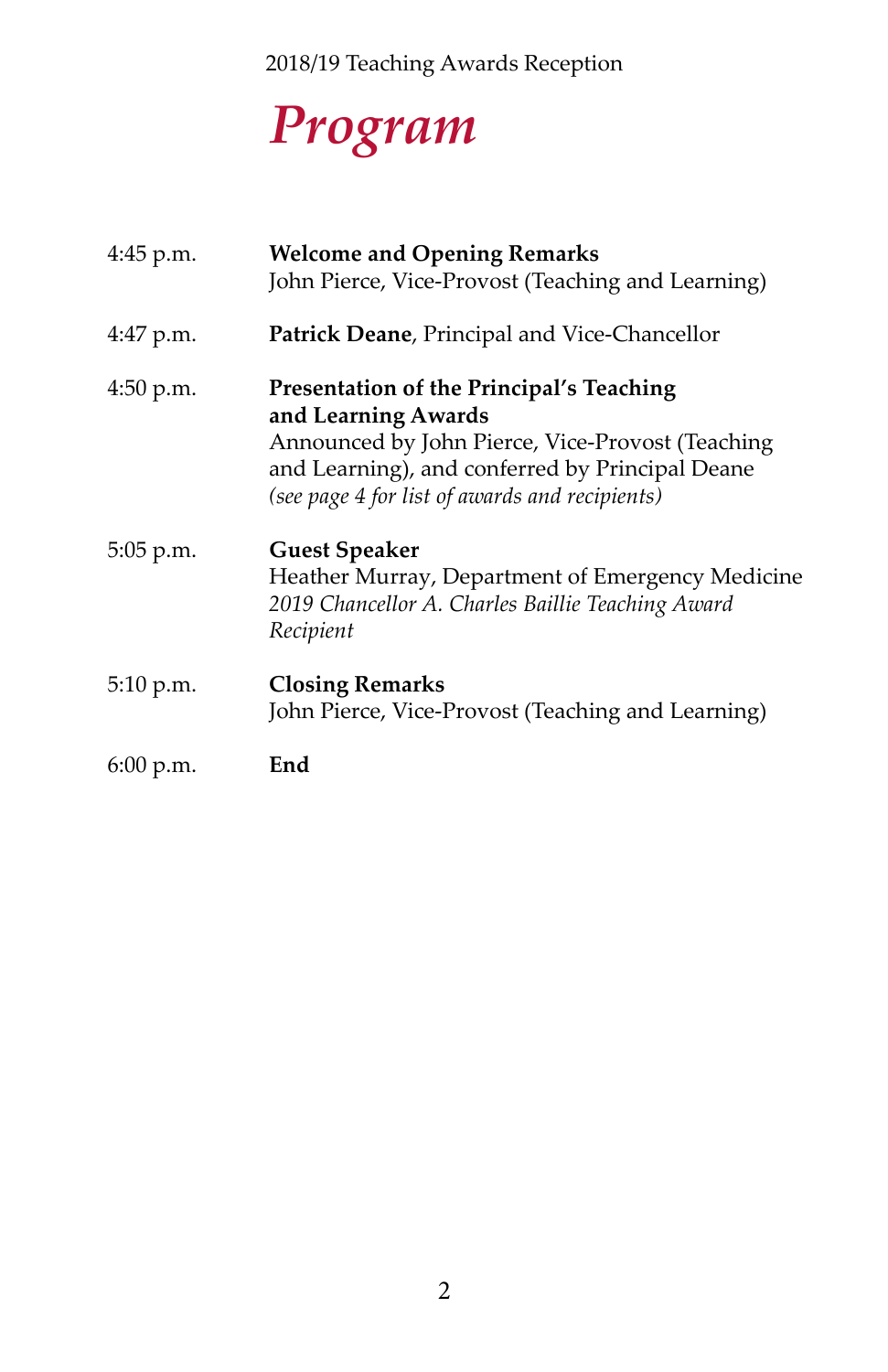### *University Wide*

**Alumni Award for Excellence in Teaching** *(Alumni Relations)* Holly Ogden, Faculty of Education

**Award for Excellence in Graduate Student Supervision** *(School of* 

*Graduate Studies and Research)* 

Yolande Chan, Smith School of Business Victor Snieckus, Department of Chemistry

**The Chancellor A. Charles Baillie Teaching Award** *(Office of the Provost and Vice-Principal (Academic))* 

Heather Murray, Department of Emergency Medicine

**Christopher Knapper Award for Excellence in Teaching Assistance**

*(Alma Mater Society)* 

Spencer Huesken, Department of Sociology Josh Alpern, Department of Biology

**Frank Knox Award** *(Alma Mater Society)* 

 Matthew Thompson, Smith School of Business Ron Easteal, Department of Biomedical and Molecular Sciences *Honorable Mentions:* David Bukhurst, Department of Philosophy Michael Adams, Department of Biomedical and Molecular Sciences

**Undergraduate Research Mentorship Award** *(Alma Mater Society)*  Pascal Champagne, Department of Civil Engineering

**SGPS Teaching Assistant/Teaching Fellow Excellence Award** *(Society of Graduate and Professional Students)*  Pelin Tan, Department of Psychology

#### **SGPS John G. Freeman Faculty Excellence Award** *(Society of Graduate*

*and Professional Students)*  Debra Haak, Faculty of Law Ian Janssen, School of Kinesiology and Health Studies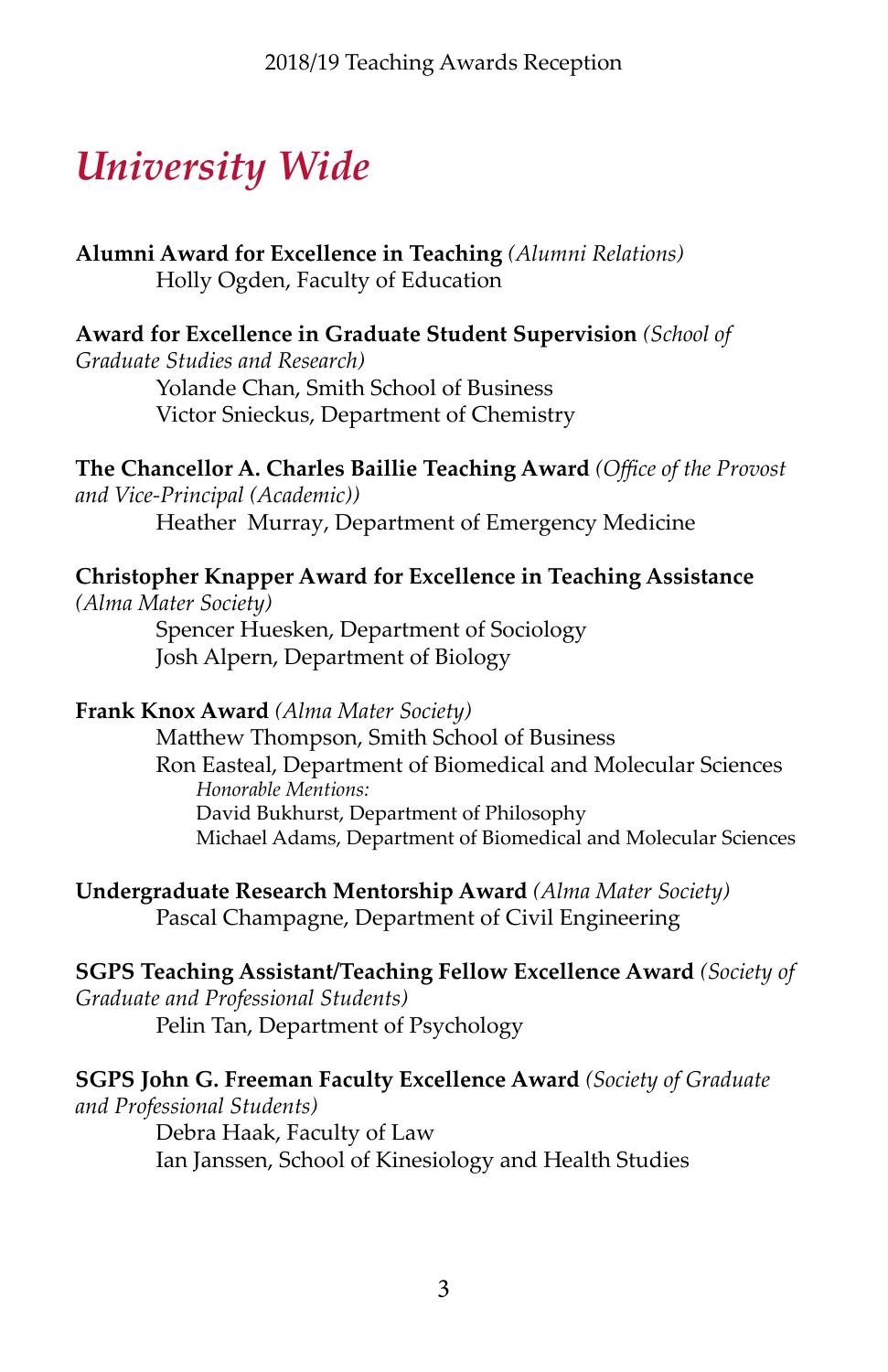#### **Principal's Teaching and Learning Awards**

**Educational Leadership Award** *(Centre for Teaching and Learning)* Michael Adams, Department of Biomedical and Molecular Sciences

**Curriculum Development Award** *(Centre for Teaching and Learning)* Richard Reznick, Faculty of Health Sciences Leslie Flynn, Department of Psychiatry Ross Walker, Department of Surgery Denise Stockley, Faculty of Health Sciences Damon Dagnone, Department of Emergency Medicine Laura McEwen, Department of Medical Education Richard van Wylick, Department of Pediatrics Rylan Egan, School of Nursing Jena Hall, Faculty of Health Sciences Jennifer Railer, Continuing Professional Development

**Educational Technology Award** *(Information Technology Services)* Marian Luctkar-Flude, School of Nursing Deborah Tregunno, School of Nursing

**Michael Condra Outstanding Student Service Award** (*The Office of the Vice-Provost and Dean of Student Affairs)*  Martin Hand, Department of Sociology

**Promoting Student Inquiry Teaching Award** *(The Queen's Library)* Petra Fachinger, Department of English

### *Faculty of Arts and Science*

#### **W. J. Barnes Teaching Excellence Award for Arts and Science Undergraduate Society**

Una D'Elia , Department of Art History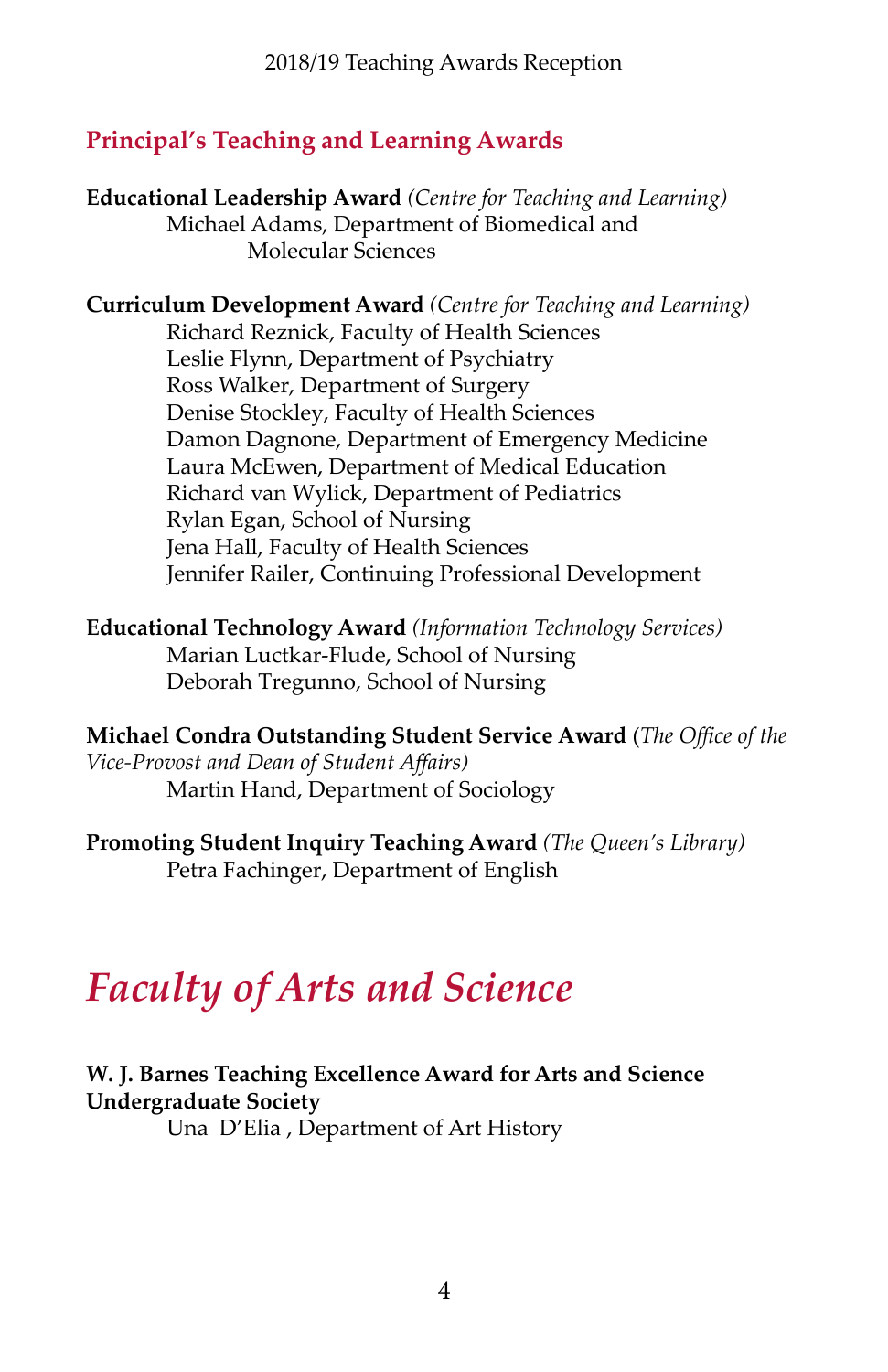#### **Department of Biology**

**Biology Award for Excellence (Demonstrators)** Jesus Varagas

**Biology Departmental Student Council Award for Excellence in Teaching**

> Virginia Walker Adam Chippindale

**Biology Excellence in Teaching Award** Virginia Walker

**Biology Innovation in Teaching Award**  Paul Martin

#### **Department of Chemistry**

**The Friends of Chemistry Award for Excellence in Teaching Assistance** Hannah Ramsay Travis Ferguson Jasmine Buddingh

**Fisher Scientific Teaching Assistant Award** Jadab Majhi

**Graduating Class Award for Excellence in Teaching Chemistry** Donal Macartney

**William Patrick Doolan Award** Emily Groper

#### **School of Computing**

**Excellence in Teaching Assistance** Alireza Sedghi

**Howard Staveley Teaching Award** Juergen Dingel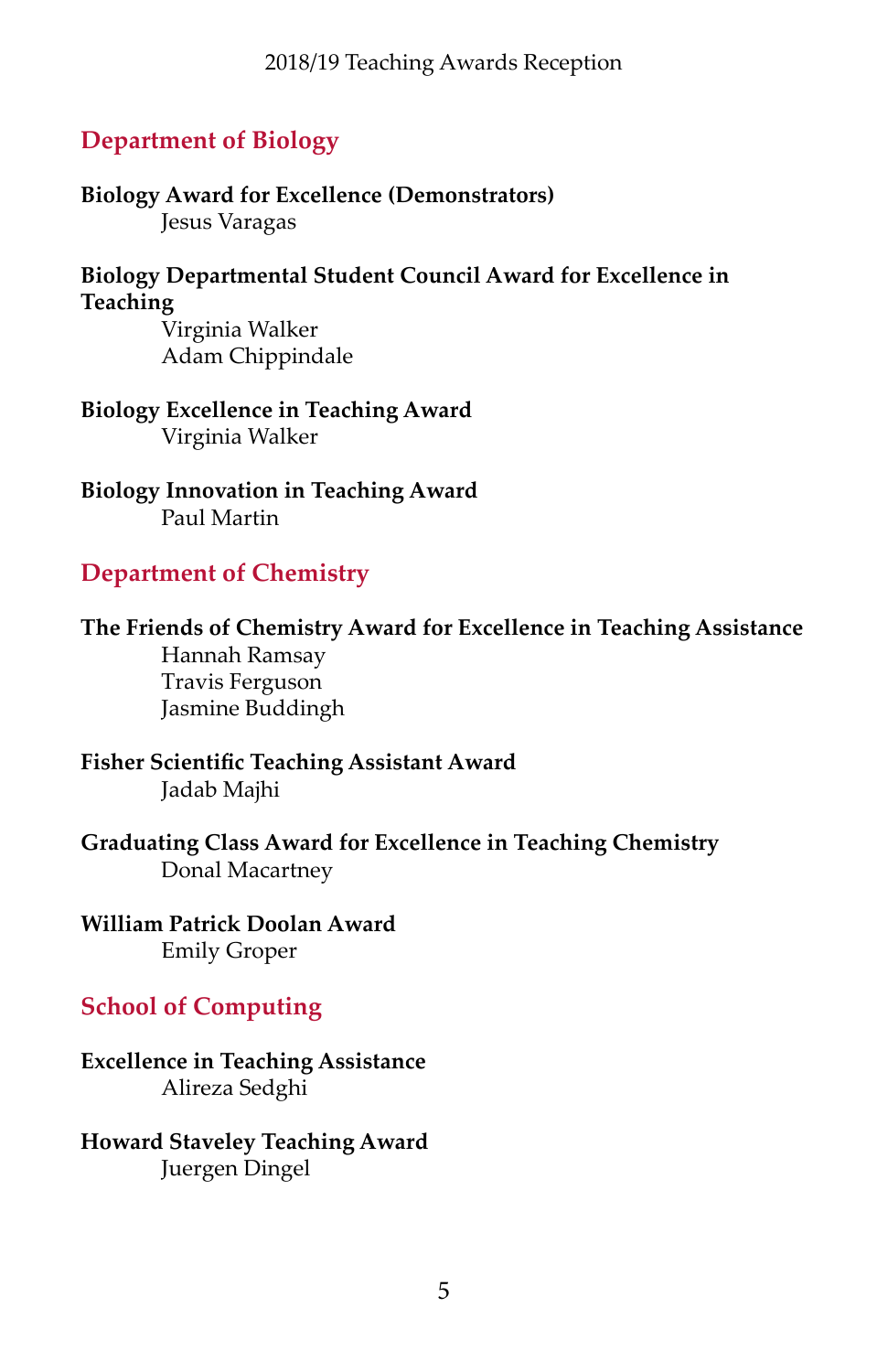#### **Dan School of Music and Drama**

**Dan School of Drama and Music Teaching Award** Julie Salverson Colleen Renihan

#### **Department of Economics**

**Economics Department Undergraduate Teaching Prize** Marie-Louise Vierø

#### **Department of English Language and Literature**

**English DSC Fourth Years' Choice Award** Petra Fachinger

#### **School of Environmental Studies**

**School of Environmental Studies Student's Choice Professor of the Year Award**

Ryan Danby

#### **School of Environmental Studies Student's Choice Teaching Assistant Award**

 Sam Patterson

#### **Department of Gender Studies**

**Gender Studies Teaching Award** Karen Lawford

#### **Department of Geography and Planning**

**Geography DSC Award for Excellence in Teaching Assistance** Jacqueline Hung

#### **Julian Szeicz Award for Excellence in Teaching** Carolyn Prouse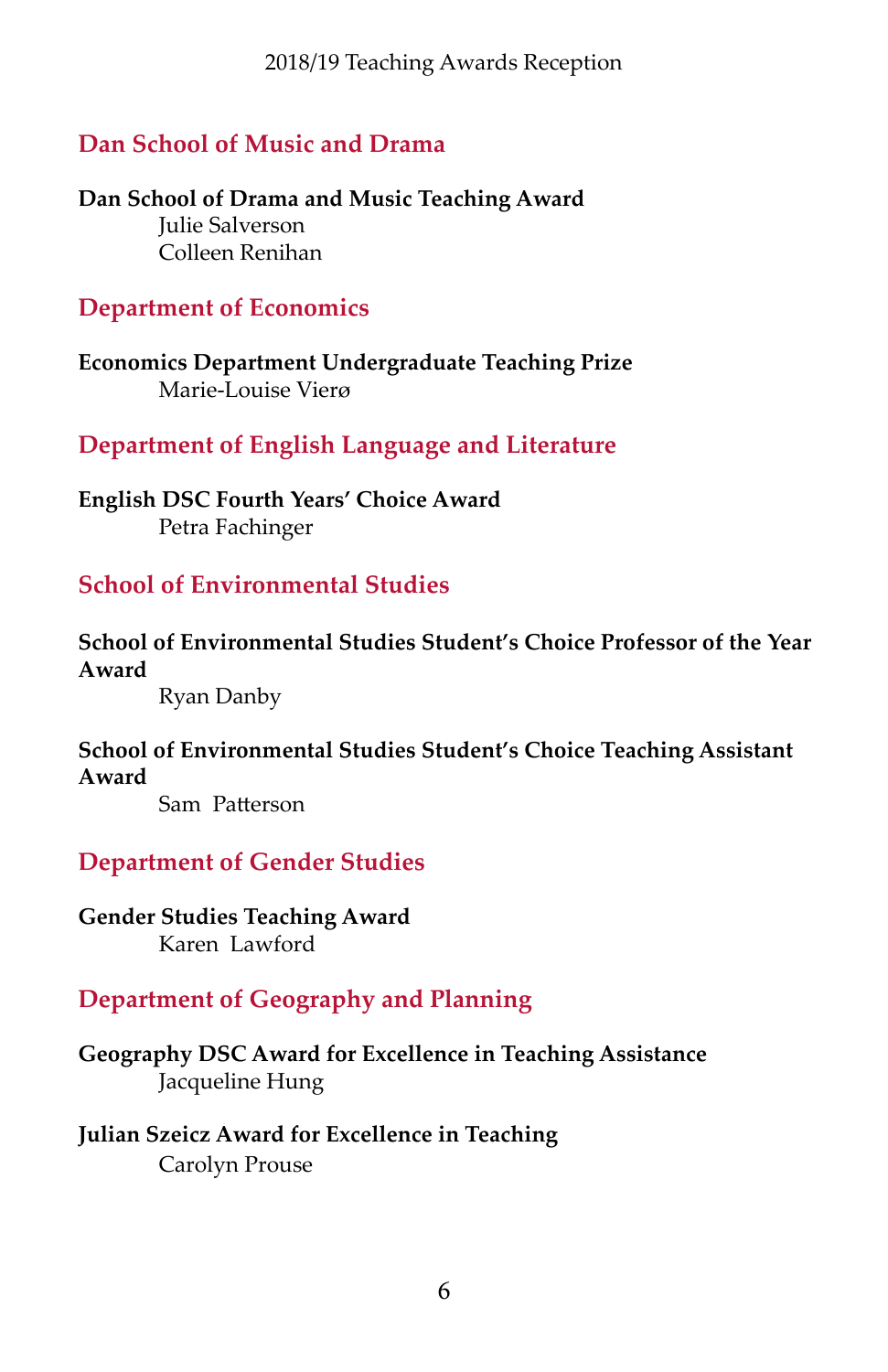#### **Department of History**

**The Department of History Teaching Award for Faculty** David Parker

**The Department of History Teaching Award for Teaching Fellow or Teaching Assistant**

Heena Mistry

**School of Kinesiology and Health Studies**

**Health Studies DSC Excellence in Teaching Award** Jeffrey Masuda

**Health Studies Award for Excellence in Teaching Assistance**  Adam Ali

**Physical and Health Education and Kinesiology Student Association (PHEKSA) Award for Excellence in Teaching** Megan McAllister

**Physical and Health Education and Kinesiology Student Association (PHEKSA) Award for Excellence in Teaching Assistance** Nicohlas Preobrazenski

**Department of Physics, Engineering Physics and Astronomy**

**Geoff Lockwood Award for Excellence in Teaching Physics** James Fraser

**Excellence in Instruction in the Pure Physics (Arts and Science) Program**

Ryan Martin

**Excellence in Instruction in the Engineering Physics Program** Robert Gooding

#### **Malcolm Stott Teaching Assistant Award** Keir Darling Liz Fletcher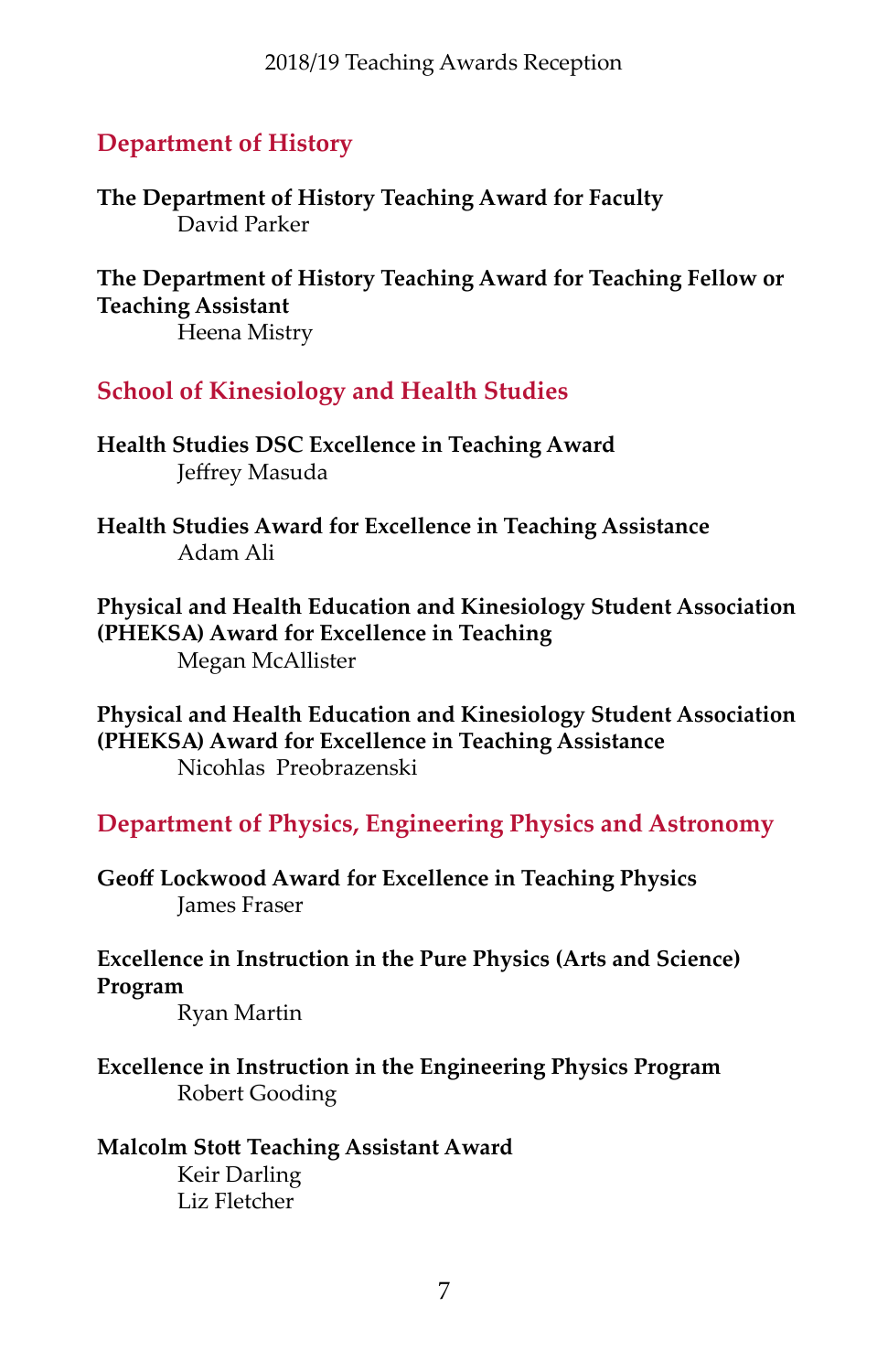#### **Department of Psychology**

**Graduate Teaching Award in Psychology** Jill Jacobson

**Teaching Assistant Prize in Psychology** Pelin Tan

**Undergraduate Teaching Award in Psychology** Meredith Chivers

### *Faculty of Education*

**Golden Apple Award** Christopher Carlton Tom Russell

**Rose A. Freeman Memorial Award** Jacob DesRochers

### *Faculty of Engineering and Applied Science*

**Applied Science First Year Teaching and Learning Award** Sowmya Narayanan, Department of Physics, Engineering Physics, and Astronomy David Riegert, Department of Mathematics and Statistics

**Professor Carolyn Small Engineering Education Innovator Award** Michael Rainbow, Department of Mechanical and Materials Engineering Nicholas Hudon, Department of Chemical Engineering

**Dean Nathan F. Dupuis Leadership in Engineering Education Award** Robert Knobel, Department of Physics, Engineering Physics, and Astronomy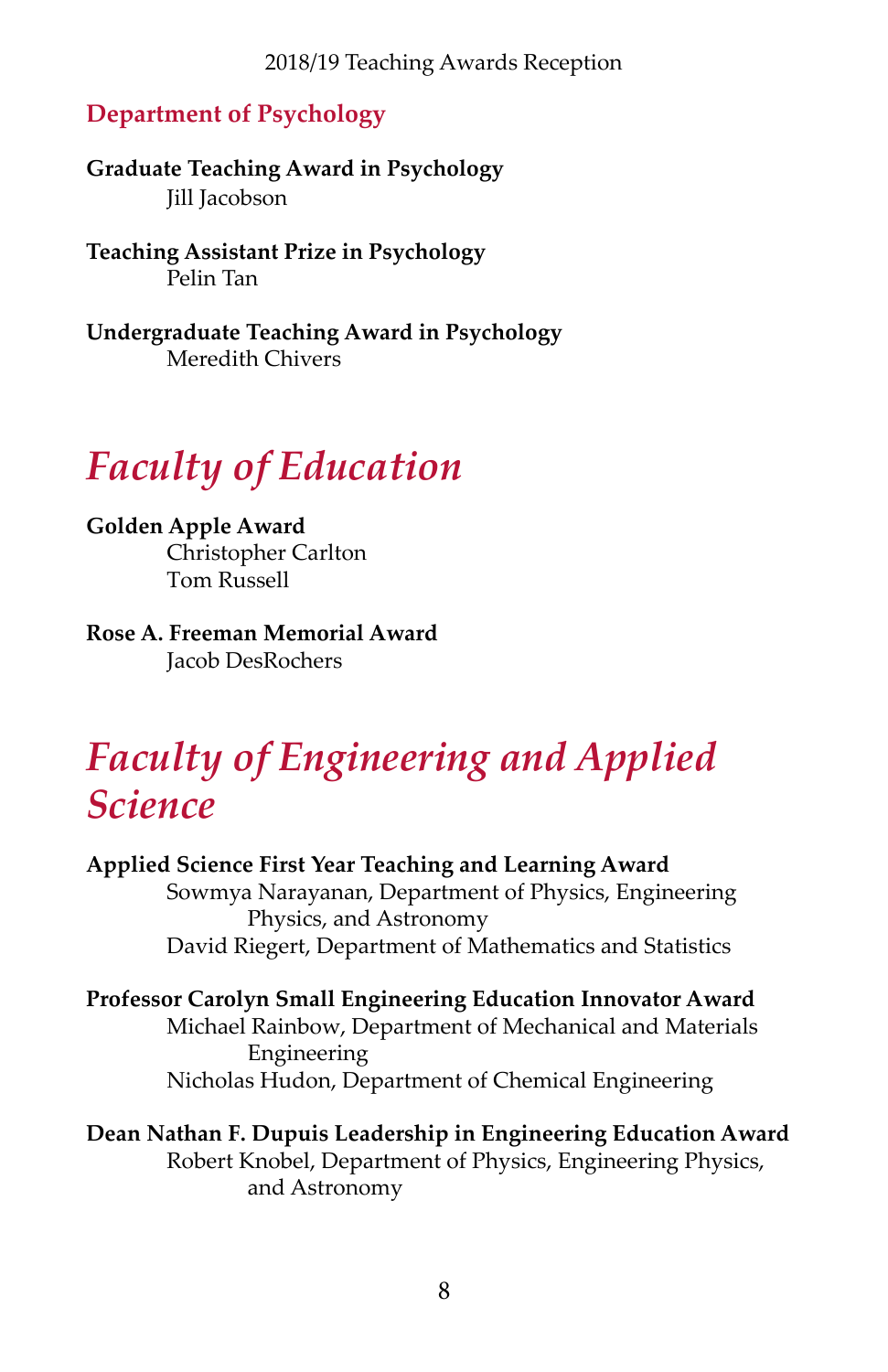#### **Chemical Engineering**

#### **Education Catalyst Award** Yazan Bdour

#### **Civil Engineering**

**Civil Engineering Teaching Assistant Award** Christian Baker Cole Van De Ven

**Civil Engineering Teaching Award** Ana Maria da Silva

#### **Electrical and Computing Engineering**

#### **Professor of the Year**

Suzan Eren, 2nd year (Electrical) Karen Rudie, 2nd year (Computing) Alois Freundorfer, 3rd year (Electrical) Naraig Manjikian, 3rd year (Computing) Ali Etemad, 4th year (Electrical) Ahmad Afsahi, 4th year (Computing)

#### **Engineering Society**

#### **Golden Apple Award**

Anne Topper, Department of Physics, Engineering Physics, and Astronomy

#### **Geological Sciences and Geological Engineering**

#### **W. A. Gorman Teaching Assistant Award** Colin Aldis

Will Sanna

#### **Mechanical Engineering Club**

**Bronze Wrench** Erin Lee

#### **Silver Wrench**

Michael Rainbow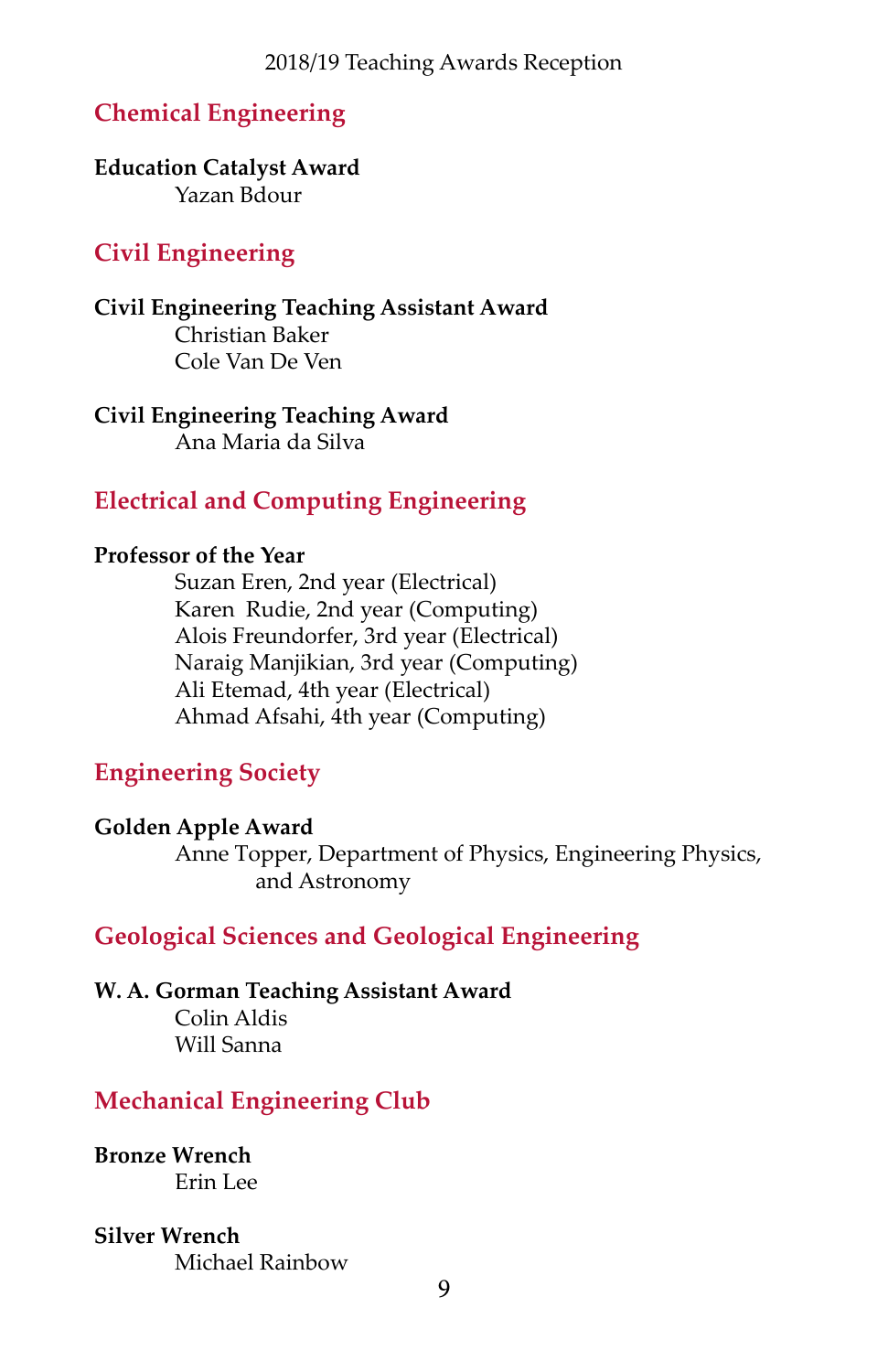### *Faculty of Health Sciences*

#### **Health Sciences Education Award**

Catherine Donnelly, School of Rehabilitation Therapy Jordan Miller, School of Rehabilitation Therapy

#### **School of Medicine**

#### **Aesculapian Lectureship Award**

Fil Gilic, Department of Family Medicine (Term 1) Stephen Pang, Department of Biomedical Sciences (Term 1) David Lee, Department of Haematology (Term 2A) Susan Moffatt, Department of Respirology (Term 3) David Holland, Department of Nephrology (Term 3) Alexandre Menard, Department of Diagnostic Radiology (Term 4) Michael Leveridge, Department of Urology (Term 4)

#### **H. F. Pross Educational Technology Award**

Davide Bardana, Department of Surgery

#### **PARO Excellence in Clinical Teaching Award**

Joseph Newbigging, Department of Emergency Medicine

#### **PARO Excellence in Undergraduate Teaching by a Resident** Jordan Leitch, Faculty of Health Sciences

#### **Resident Prize for Excellence in Undergraduate Teaching** Emily Stern, Faculty of Health Sciences

#### **Ron Wigle Mentorship Award**

Adrian Baranchuk, Department of Medicine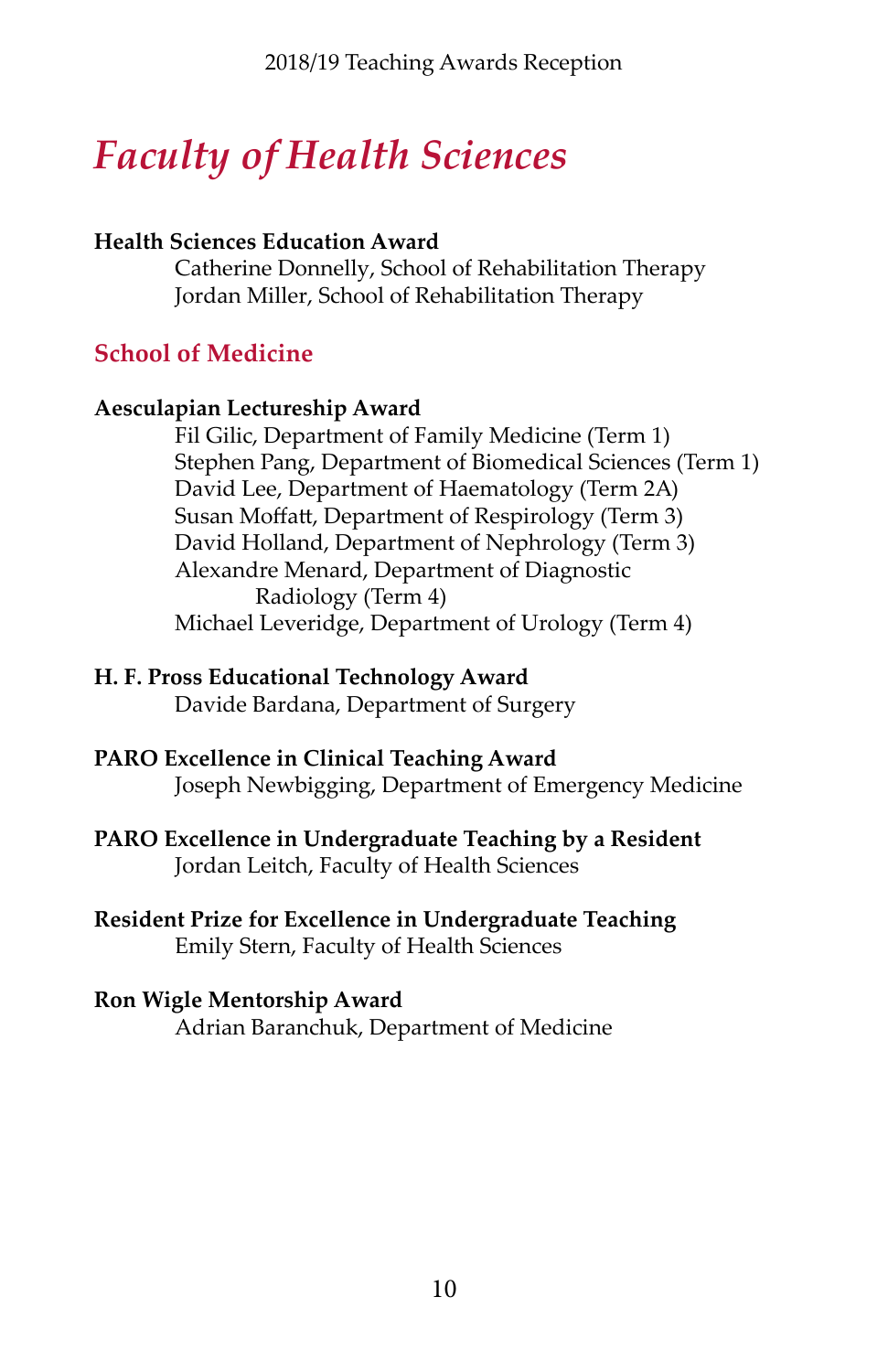**W. Ford Connell Award for Excellence in Teaching** Heather Murray, Department of Emergency Medicine Susan Moffatt, Department of Respirology Michelle Gibson, Department of Medicine

#### **The Dr. D Laurence Wilson Award** Mike Fitzpatrick, Department of Respirology

#### **School of Nursing**

**Nursing '84 Award for Excellence in Clinical Teaching** Kristen Bolton, School of Nursing

#### **Reddick Award for Excellence in Nursing Education**

Premeet Sheth, Department of Pathology & Molecular Medicine, Year 1 Kristen Bolton, School of Nursing, Year 2 Laurie Gedcke-Kerr, School of Nursing, Year 3 Katherina Choka, School of Nursing, Year 4 and AST 4 Deanna Newton, School of Nursing, AST 3

#### **School of Rehabilitation Therapy**

#### **Blue Star Award for Teaching Excellence**

 Graeme Leverette Susanne Murphy

### *Faculty of Law*

#### **Stanley M. Corbet Award for Excellence in Teaching Law '89**  Jacob Weinrib

 Hugh Adsett